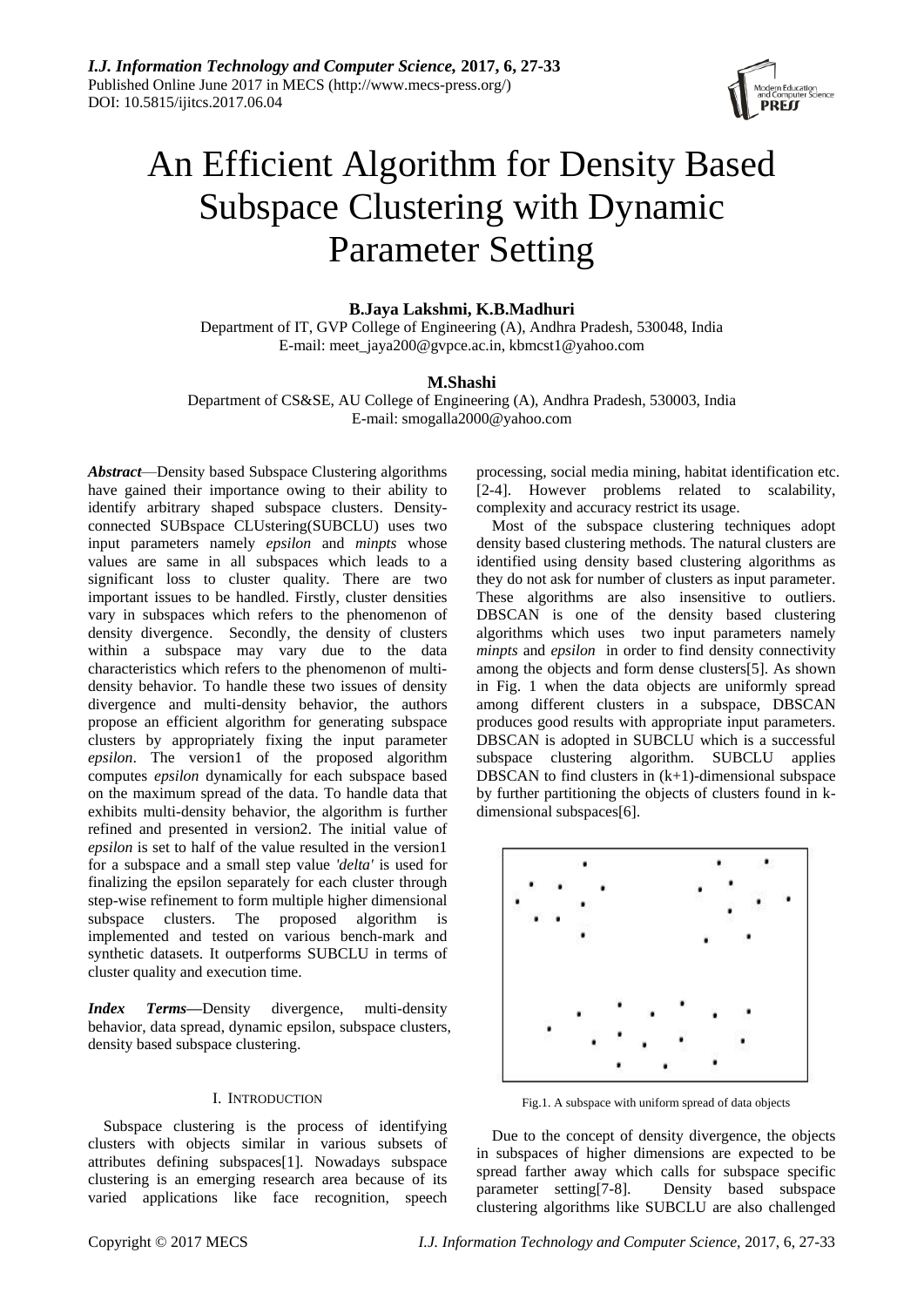by the phenomenon called multi-density behavior of datasets[9] wherein a subspace may contain clusters with varied densities as shown in Fig.2. In this paper, the authors propose an algorithm to handle density divergence and multi-density behavior of datasets by selecting the appropriate values of *epsilon* dynamically in accordance with the spread of the data objects in respective subspaces.



Fig.2. A subspace with non-uniform spread of data objects

In the first phase of the algorithm, the authors propose to dynamically compute *epsilon* for each subspace depending on the spread of the data in the subspace and uses it for identifying the density connected subspace clusters. This is further refined in the second phase which is specific to deal with subspaces containing clusters with varied densities.

Section II describes recent developments on Grid based and Density based subspace clustering algorithms. The proposed algorithm that handles density divergence and multi-density behavior using dynamic parameter setting is described in section III. The experimental results and analysis are provided in section IV. Section V concludes the paper suggesting possible extensions.

### II. RELATED WORK

CLIQUE(CLustering In QUEst) is the one of the basic grid based subspace clustering algorithm. It partitions the data space into equal sized grids and discovers the one whose density exceeds a fixed density threshold as dense regions in the subspaces. The higher dimensional dense grids are identified based on apriori style of pruning. It is not sensitive to the order in which the input records are provided. The size of the grid and density threshold are the two input parameters. The resulted cluster descriptions are presented in a comprehend manner using DNF expressions[10]. With the increase of density in grids entropy decreases. ENCLUS(ENtropy based subspace CLUStering) makes use of the concept of entropy in finding dense regions. It is an extension for CLIQUE that mines maximum correlated subspaces which has high clustering behavior of the data objects. Using downward and upward closure properties given by entropy and dimensional correlation respectively, the algorithm was able to mine the non-minimal correlated subspaces[11].

MAFIA(Merging of Adaptive Finite Intervals) uses the technique of adaptive grids based on the data distribution. The generation of higher dimensional subspace clusters is same as that of CLIQUE[12]. These algorithms suffer from the problem of density divergence. DENCOS(DENsity COnscious Subspace clustering) is a grid based subspace clustering algorithm which determines adaptive density thresholds according to the dimensionality of the subspace. The dense grids are identified using a novel data structure called Density FPtree. Since variable density thresholds are used to discover dense regions in subspaces of varied dimensional sizes, the property of monotonicity no more holds. So, all the subspaces have to be examined in exploring dense regions[6]. The Grid based subspace clustering algorithms result in poor quality clusters if there is no proper positioning of the grids[13]. So most of the research is going on to mitigate this problem through Density based subspace clustering algorithms.

SUBCLU(density connected SUBspace CLUstering) is the basic density based subspace clustering algorithm that discards the usage of grids and overwhelms the limitations of grid based subspace clustering algorithms. Moreover it makes use of density connectivity in finding arbitrary shaped dense clusters in subspaces and uses apriori style of pruning in exploring higher dimensional subspace clusters[6]. It uses DBSCAN that uses same value for the input parameters namely *epsilon* and *minpts* in all the subspaces, thus degrading its performance. FIRES (Filter Refinement Subspace Clustering) is a generic framework that uses approximate techniques in a filter-refinement scheme that scales with the size of the data dimensionality. The clustering process is carried based on local density threshold. By suitable merging of the base clusters derived from one dimensional clusters the approximations of maximal-dimensional subspace clusters are determined[14]. DUSC (Dimensionality Unbiased Subspace Clustering) uses statistical function called Epanechnikov kernel for computing local density measure adaptive to the dimensionality of the subspace cluster. The density threshold varies with the size of the dimensionality. Due to this, pruning the subspaces using anti-monotonicity is not possible. It handles the problem of density divergence to some extent, but all the subspaces have to be examined for finding dense subspace clusters[15].

Scalable density-based subspace clustering method steers mining few selected subspace clusters. The steering technique identifies promising subspaces and their combinations directly for clustering. i.e. the most interesting subspace clusters. The steering process includes efficient information gathering for the densitybased paradigm and the processing scheme requires access to databases only in very few subspace regions. It unifies intermediate results to ultimately identify new regions for subspace clustering in a best-first manner. This means that database scans for density computations are avoided[16]. In DB-CSC (Density-based Combined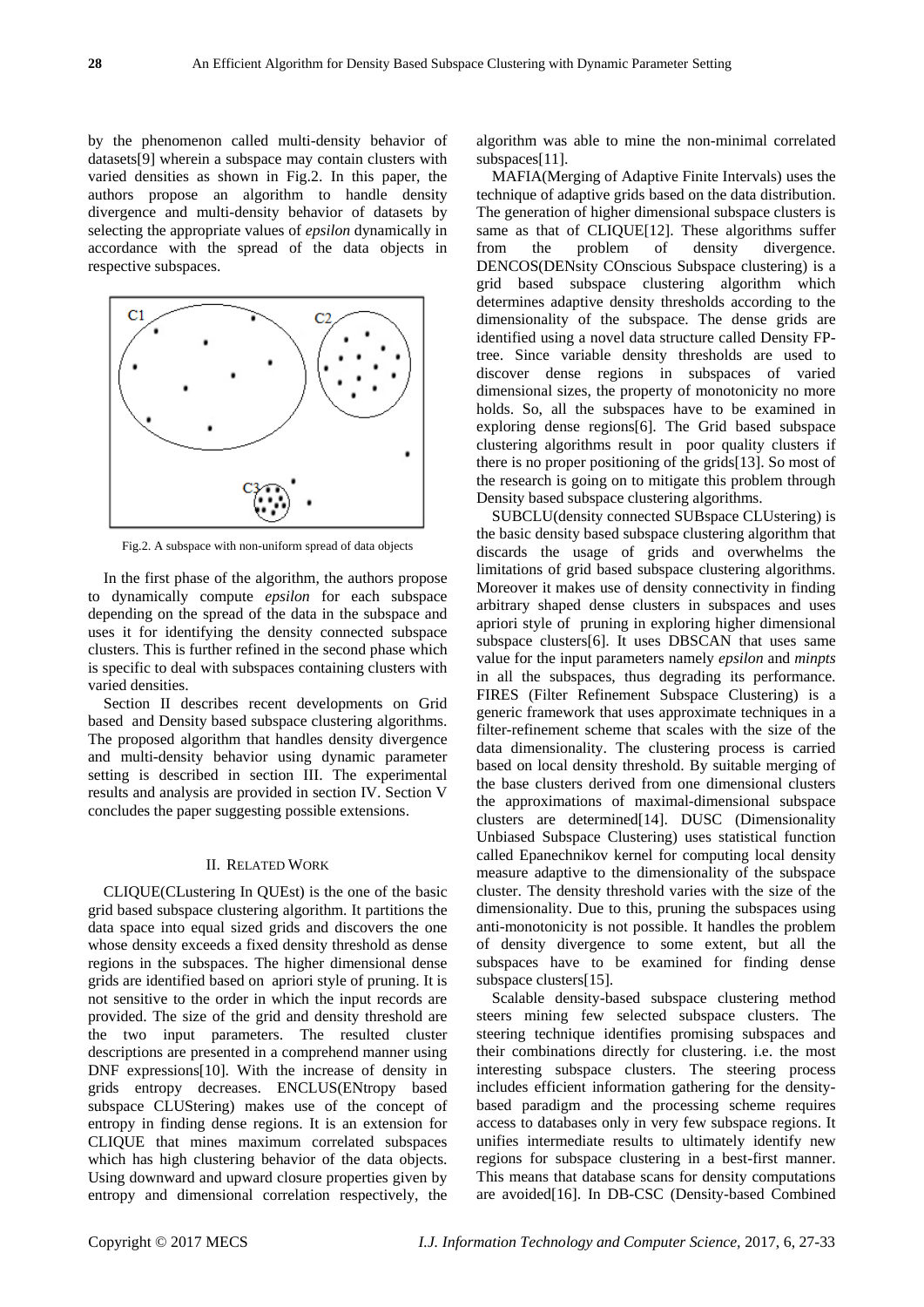Subspace Cluster), density-based cluster definition is introduced by taking the similarity of attributes in the subspaces and the graph density into consideration. The algorithm focuses on the applicability of subspace clustering in social networks. This novel clustering model helps to detect clusters of arbitrary shape and size using the concept of density connectedness. The redundancy in the final result is eliminated by selecting only the most interesting non-redundant subspace clusters. Interestingness of the subspace cluster is found based on the number of vertices and dimensionality[17].

#### III. PROPOSED METHODOLOGY

The spread of the data in the subspaces of different dimensionalities may vary. The Euclidean distance between a pair of objects (X,Y) is estimated as  $\sqrt{\sum_{i=1}^{k}(X_i - Y_i)^2}$  which is additive in nature for increase in dimensions. This results in increased distance between the same pair of objects when considered in higher dimensional subspaces, leading to reduced density in higher dimensional subspaces referred to as density divergence. In other words, the average density of objects decreases with increase in the dimensionality of the subspaces. For example, Consider a dataset with A1, A2, A3 as attributes. A1A2 subspace may contain denser clusters compared to A1A2A3 subspace. The authors propose to capture the variation in density with appropriate variation in the value of *epsilon* while keeping the *minpts* as constant.

In this paper, k-d subspace refers to the set of kdimensional subspaces denoted by  $S_K$  while  $s_k$  is one among them. maximum\_distance $s_k$  corresponds to the distance between the farthest pair of data objects in a given subspace,  $s_k$ . epsilon<sup>sk</sup> is proportional to the maximum distance<sup>s<sub>k</sub></sup> which increases with the number of dimensions of the subspace. *minpts* is one of the user defined input value provided to the algorithm with which core point identification is made. A core point is the data object which has at least *minpts* number of data objects within epsilon<sup>sk</sup> - neighborhood of it.  $|D|$  is the total number of data objects in the data set D. The clustering process proceeds with the dynamically computed *epsilon* value for each subspace using the following formula(1).

$$
epsilonsk = \frac{\text{minpts} \cdot \text{maximum\_distance}^{sk}}{D +} \tag{1}
$$

The algorithm begins to form one dimensional subspace clusters. Each cluster in subspace  $s_k$  is further partitioned into one or more clusters in higher dimensional subspaces,  $s_{k+1}$ . Thus the higher dimensional subspace clusters are explored in the divisive hierarchical manner.

Partitioning of a cluster into higher dimensional subspace clusters is implemented as a function 'GenerateClusters' which has two versions; Generateclusters\_DD to deal with density divergence and Generateclusters\_MDC to deal with multi-density

bahavior along with density divergence. While Generateclusters\_DD uses fixed value of epsilon<sup>sk</sup> to form all clusters in subspace  $s_k$ , the second version Generateclusters\_MDC estimates the value of *epsilon* separately for each cluster through step wise refinement.

The proposed algorithm invokes appropriate version of the procedure Generateclusters. When data is uniformly spread in clusters in a subspace as shown in Fig.1. Generateclusters\_DD is appropriate to form dense clusters. However, it may not handle data which nonuniformly spread in the subspace as shown in Fig. 2. If the same *epsilon* value for all the clusters within a subspace is used for cluster formation, there is a chance of outliers included as cluster members and it is also possible that different clusters of varied densities may merge into a single cluster. For example, consider data shown in Fig. 2 in a particular subspace  $s_K$ . epsilon<sup>sk</sup> computed using formula(1) would merge both the clusters C1 and C2 as a single cluster and the closely packed cluster C3 as another cluster which also includes the nearby noise data points as its cluster members.

The procedure Generateclusters MDC handles this problem and extends the applicability of the algorithm to the data sets that contain subspaces with multi- density behavior. The algorithm invokes the procedure Generateclusters\_MDC to handle multi density clusters in subspaces. Based on the spread of data, the proposed algorithm either invokes GenerateClusters\_DD or GenerateClusters\_MDC when GenerateClusters is invoked.

GenerateCandidateSubspaces $(S_{k-1})$  function generates the k-d candidate subspaces by joining two (k-1)-d subspaces through prefix matching as in SUBCLU.

#### **Proposed Algorithm:**

Input: Data set D, minimum points *minpts*, *delta* Output: Dense subspace clusters of varied dimensionalities.

Step1:  $S_1 \leftarrow$  set of attributes of D;

For each attribute defining 1-d subspace,  $s_1 \in S_1$ GenerateClusters $(D, s_1)$ ;

Step2: Repeat until no clusters are formed in k-d subspace or maximum k is reached

 $S_k \leftarrow$  GenerateCandidateSubspaces( $S_{k-1}$ );

For each k-d candidate subspace,  $s_k$ 

a) for each constituent subspace  $s_{k-1}$  find the coverage of objects in clusters.

b)  $best_{s_{k-1}} = s_{k-1}$  with minimum coverage.

c) Each cluster formed in the subspace  $best_{s_{k-1}}$  is taken as input data D', for further partitioning into clusters in the projected k-d candidate subspace.

GenerateClusters( $D'$ ,  $s_k$ );

End for

 $k=k+1$ ;

End

#### **GenerateClusters\_DD(D', sk)**

1. The *epsilon* in the projected subspace  $s_k$ , is calculated using the formula (1).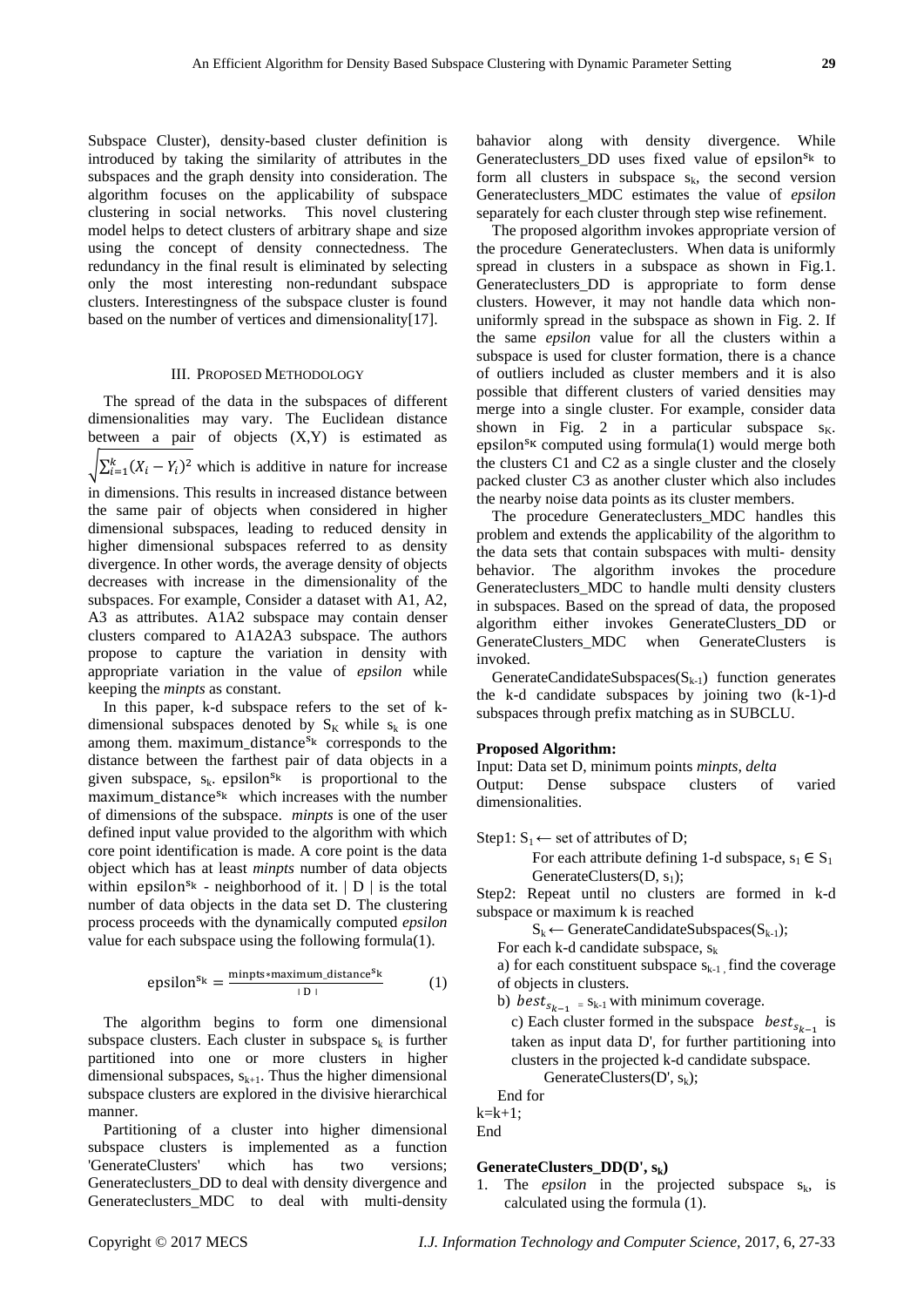- 2. Label data points as core, border and noise points.
- 3. Core data points are connected using the concept of density connectivity to form the clusters.
- 4. Density reachable border points are assigned to the appropriate clusters.
- 5. Noise points are ignored.

## **GenerateClusters\_MDC***(D', sk***)**

- 1. epsilon<sup>sk</sup> is initialized to half of the *epsilon* value computed by the formula(1).
- 2. Select an unclustered data point, p in  $s_k$  as a seed point to create a new cluster,  $C_{P}$ .
- 3. While (p is not a core point) a) Increment epsilon<sup>sk</sup> by *delta*.
- 4. Include all core points in the epsilon $s<sub>k</sub>$  neighborhood in the cluster  $C_P$ .
- 5. Extend the epsilon<sup>s<sub>k</sub></sup> neighborhood by cascade to include maximal points in  $C_{P}$ .
- 6. Calculate average distance of the cluster members excluding the seed point.
- 7. If this average distance is lower than the *epsilon* value using which the cluster is formed, then label the seed point with which the cluster is generated as an outlier, and select an alternative member of the cluster as a seed and repeat steps3-7 after unlabelling the cluster members .
- 8. Repeat steps2-7 to cluster the remaining data objects.

The second version of GenerateClusters, GenerateClusters\_MDC, partitions the dataset D' into multiple higher dimensional subspace clusters after finding appropriate value of *epsilon* separately for each cluster. While Step1 initializes *epsilon* to a common value based on the subspace  $s_k$ , Step3 refines it to an appropriate value for each cluster based on the spead of data objects around the seed point selected in step2. Steps 4&5 generate the cluster whose validity is checked in steps 6&7. If the seed point happens to be an outlier, a new cluster is formed around an alternative seed selected from the denser region.

#### IV. RESULT ANALYSIS

The proposed algorithm is tested on synthetic data sets and bench mark data sets from UCI repository[18]. The following are the bench mark datasets that are considered as input for evaluating the performance of the proposed algorithm: column 2C weka, column\_3C\_weka, Seeds, User Knowledge Modeling, Wholesale customers, Steel plates, Yeast, Banknote authentication, Image segmentation, Wine quality. In this paper, the most widely used metrics for cluster quality estimation namely, purity and Silhouette Coefficient(SC) are used.

Purity of a cluster  $C_i$  is the ratio of maximum number of its cluster members belonging to a single class referred to as majority class,  $t_i$  to cardinality of the cluster. The Purity of the complete cluster solution containing k clusters is the weighted sum of purities of constituent clusters simplified as an expression given below.

$$
Purity = \frac{1}{N} \sum_{i=1}^{k} max_j |C_i \cap t_j|
$$
 (2)

All experiments were run on a workstation with a 2.40GHz processor and 3GB RAM. The results are plotted in the following graphs and are analyzed. The SUBCLU and the proposed algorithm with both the versions of GenerateClusters are run by fixing *minpts* to 2 and to 3. When experimented over different benchmark datasets, the purity of the resulting subspace clusters are depicted in Fig.3 and Fig.4. The corresponding purity values are tabulated in Table1 and Table.2. The highest values of purity are shown in bold.



Fig.3. Comparison in terms of Purity with *minpts*=2

Table 1. Purity values with *minpts*=2 for various data sets

| Comparison in terms of Purity with $minputs = 2$ |               |                  |                 |
|--------------------------------------------------|---------------|------------------|-----------------|
| Data sets                                        | Algorithm     |                  |                 |
|                                                  |               |                  | <b>Generate</b> |
|                                                  |               | <b>GenerateC</b> | <b>Clusters</b> |
|                                                  | <b>SUBCLU</b> | lusters DD MDC   |                 |
| column_2C_weka                                   | 0.674248474   | 0.8213372        | 0.8003196       |
| column 3C weka                                   | 0.47951849    | 0.7940609        | 0.7545039       |
| Seeds                                            | 0.341500302   | 0.9352973        | 0.8818567       |
| User Knowledge Modeling                          | 0.641625166   | 0.7786944        | 0.7676558       |
| Wholesale customers                              | 0.681412576   | 0.9042073        | 0.836976        |
| steelplates                                      | 0.365128424   | 0.7744555        | 0.7019784       |
| Yeast                                            | 0.316641319   | 0.6899376        | 0.6168232       |
| bank note authentication                         | 0.555371966   | 0.8860431        | 0.821926        |
| <b>Image Segmentation</b>                        | 0.197577078   | 0.8585674        | 0.7090108       |
| Wine Quality                                     | 0.417290896   | 0.9078469        | 0.7721775       |



Fig.4. Comparison in terms of Purity with *minpts*=3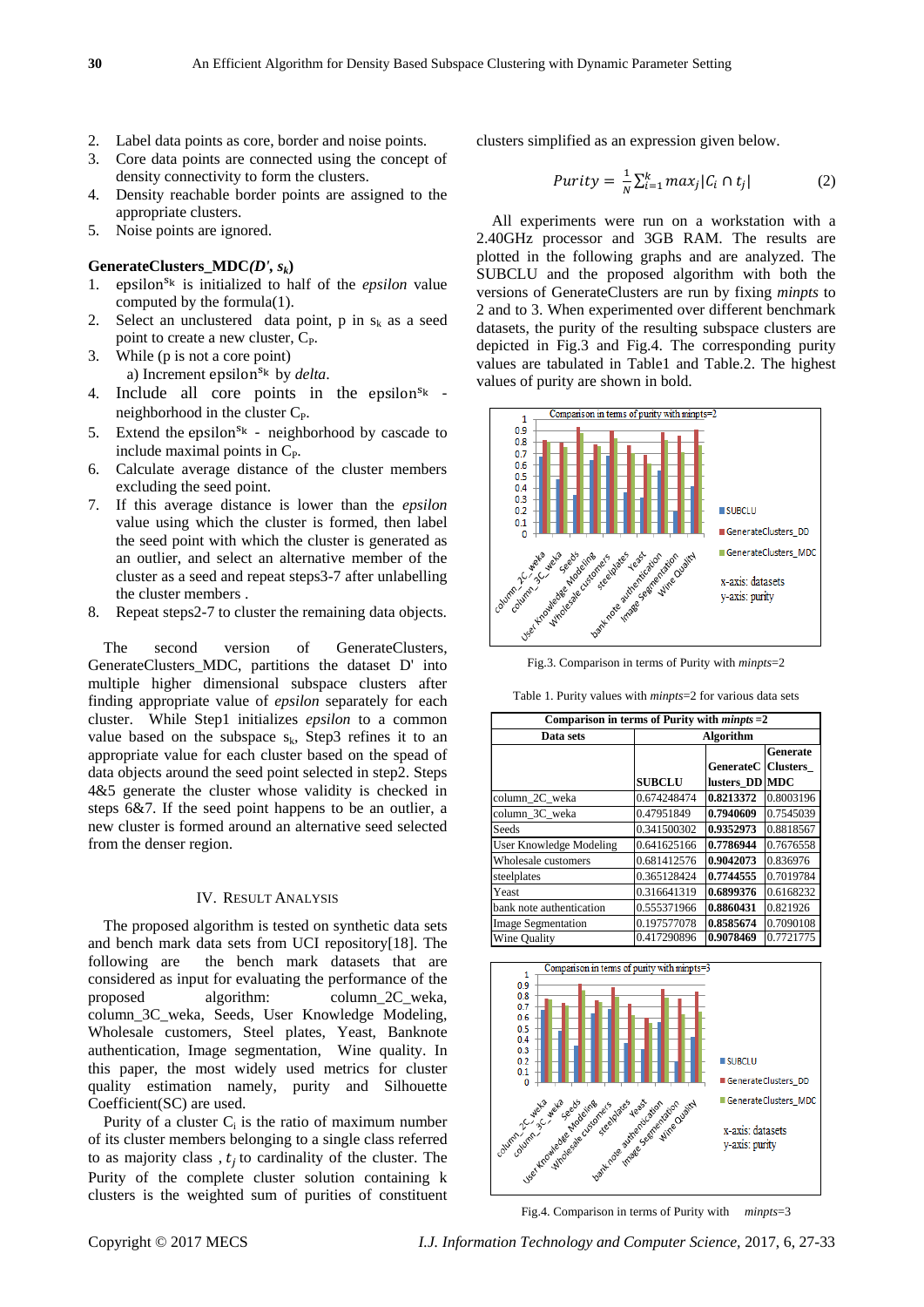| Comparison in terms of Purity with minpts=3 |                  |            |                          |
|---------------------------------------------|------------------|------------|--------------------------|
| Data sets                                   | <b>Algorithm</b> |            |                          |
|                                             |                  |            | GenerateClulGenerateClus |
|                                             | <b>SUBCLU</b>    | sters DD   | ters MDC                 |
| column_2C_weka                              | 0.6742485        | 0.78216113 | 0.771274706              |
| column 3C weka                              | 0.4795185        | 0.74422227 | 0.709969901              |
| Seeds                                       | 0.3415003        | 0.91837329 | 0.852464349              |
| <b>User Knowledge Modeling</b>              | 0.6416252        | 0.76056816 | 0.745172943              |
| Wholesale customers                         | 0.6814126        | 0.8838098  | 0.791803466              |
| steelplates                                 | 0.3651284        | 0.73553074 | 0.628717516              |
| Yeast                                       | 0.3166413        | 0.60488874 | 0.546837382              |
| bank note authentication                    | 0.555372         | 0.8726722  | 0.782838269              |
| <b>Image Segmentation</b>                   | 0.1975771        | 0.77536369 | 0.633278062              |
| Wine Quality                                | 0.4172909        | 0.83692003 | 0.65396138               |

Table 2. Purity values with *minpts*=3 for various data sets

It can be observed that both the versions of the proposed algorithm produce better quality subspace clusters than SUBCLU in terms of purity. Estimation of Purity requires class label information and hence is applicable to supervised datasets only.

The quality of subspace clusters is also analyzed in terms of Silhouette Coefficient(SC) which is applicable to unsupervised datasets also. Silhouette Coefficient estimates the quality of a cluster in terms of the cohesion among the members of the cluster and separation of the cluster to its closest cluster. The value of SC varies between -1 to +1 and higher values of SC implies better quality clusters.

For object i, let 'a' be the average distance of object i to all other members of its own cluster. Calculate the average distance of the object, i to all the members of other clusters separately to identify the minimum of such average distances which is denoted by b.

For each data object i, calculate Silhouette Coefficient(SC) using formula(3)[19].

$$
SC(i) = \frac{b-a}{Max(a,b)}
$$
 (3)

Once the SC value of all the data objects are obtained, the average SC value for each cluster is calculated. For the given subspace, S the weighted average SC value is computed using Formula(4).

$$
SC(S) = \left\{ \sum_{j=1}^{p} \left[ \frac{\sum_{i=1}^{m} SC(i)}{m} \right] * \frac{m}{|D|} \right\}
$$
(4)

$$
\forall i \in Cj; \quad i,j \in N
$$

p is number of clusters in a given subspace S.

m is the number of data objects in a cluster j.

Consider a data set D,  $|D| = 50$ . For suppose if a subspace S has 3 clusters with 5, 15, 30 as their cardinalities respectively and average SC value of each cluster is 0.2, 0.4, 0.3 respectively. The weighted Silhouette Coefficient (SC) is calculated for each subspace S as given below:

$$
SC(S) = 0.2*(5/50) + 0.4*(15/50) + 0.3*(30/50)
$$
  
= 0.32

0.32 is the weighted average SC value for a subspace S. The average of weighted average SC values for all the subspaces is the overall SC value of the solution resulted by the algorithm.

The Silhouette Coefficient of resulting subspace clusters when SUBCLU and the proposed algorithms are executed with *minpts*=2 is depicted in Fig.5 and the same with *minpts*=3 in Fig.6. Their corresponding values are tabulated in Table.3 and Table.4.



Fig.5. Comparison in terms of Silhouette Coefficient(SC) with *minpts*=2

Table 3. Silhouette Coefficient values with *minpts*=2 for various data sets

| Comparison in terms of Silhouette Coefficient(SC) with minpts=2 |               |            |                          |
|-----------------------------------------------------------------|---------------|------------|--------------------------|
| Data sets                                                       | Algorithm     |            |                          |
|                                                                 |               |            | GenerateClu GenerateClus |
|                                                                 | <b>SUBCLU</b> | sters DD   | ters MDC                 |
| column_2C_weka                                                  | $-0.028408$   | 0.15049693 | 0.543261075              |
| column 3C weka                                                  | 0.1504969     | 0.15049693 | 0.543261075              |
| Seeds                                                           | $-0.566977$   | 0.15404456 | 0.522370563              |
| User Knowledge Modeling                                         | $-0.520106$   | 0.12128427 | 0.172027148              |
| Wholesale customers                                             | 0.0902658     | 0.11427645 | 0.586456344              |
| steelplates                                                     | $-0.100137$   | 0.08304824 | 0.541868884              |
| Yeast                                                           | 0.4809631     | 0.26788616 | 0.456503886              |
| bank note authentication                                        | $-0.999951$   | 0.42483534 | 0.429296317              |
| <b>Image Segmentation</b>                                       | 0.1660879     | 0.0988563  | 0.470939441              |
| Wine Ouality                                                    | $-0.028408$   | 0.36419685 | 0.560109853              |



Fig.6. Comparison in terms of Silhouette Coefficient(SC) with *minpts*=3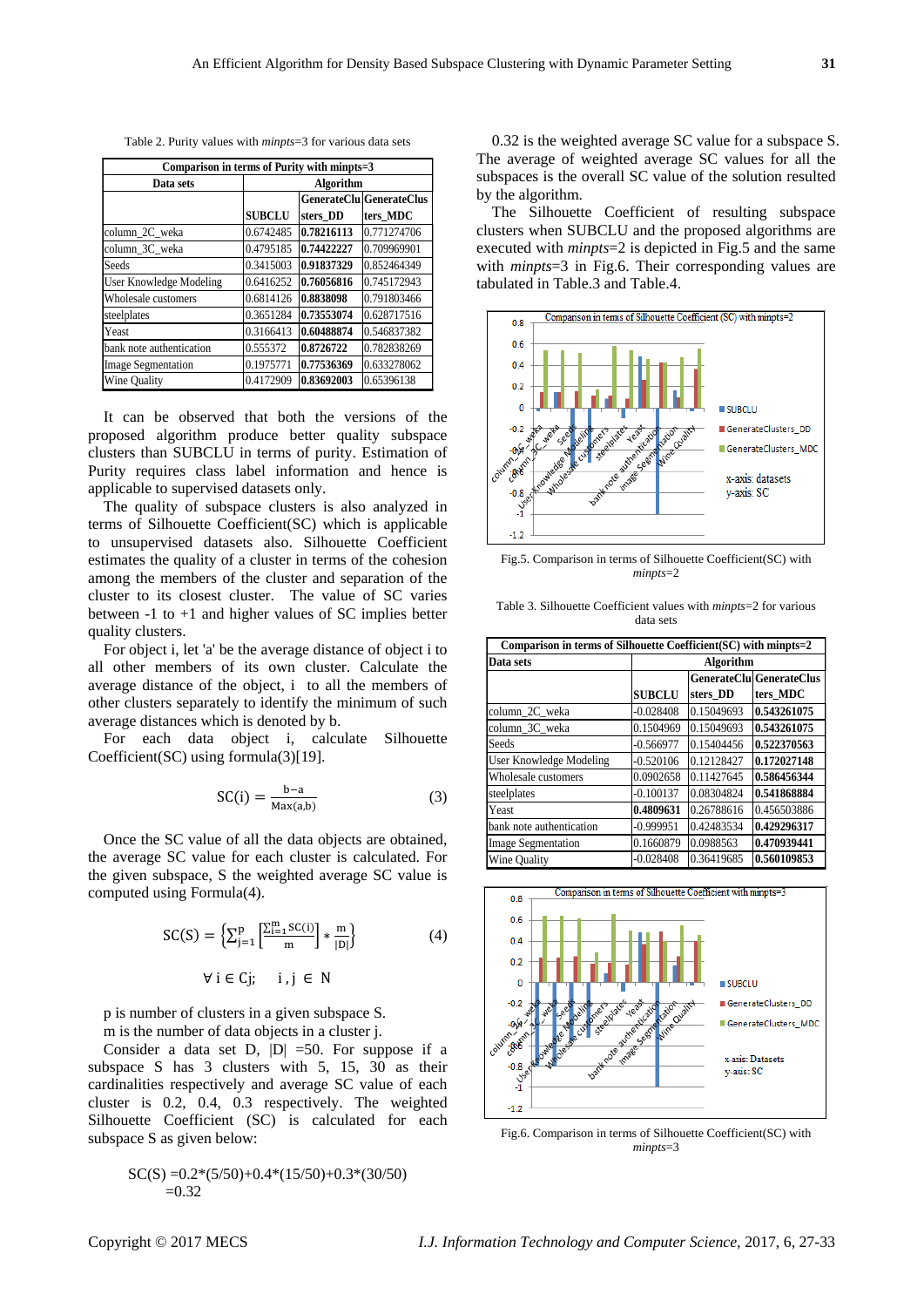| Comparison in terms of sunouette Coefficient(SC) with mimpts=3 |               |            |                                      |
|----------------------------------------------------------------|---------------|------------|--------------------------------------|
| Data sets                                                      | Algorithm     |            |                                      |
|                                                                | <b>SUBCLU</b> | sters DD   | GenerateClulGenerateClus<br>ters_MDC |
| column_2C_weka                                                 | $-0.802653$   | 0.23257767 | 0.633794896                          |
| column 3C weka                                                 | $-0.802653$   | 0.23257767 | 0.633794896                          |
| Seeds                                                          | $-0.566977$   | 0.25030355 | 0.611294538                          |
| User Knowledge Modeling                                        | $-0.525717$   | 0.18078921 | 0.291255313                          |
| Wholesale customers                                            | 0.0902658     | 0.18695768 | 0.649004368                          |
| steelplates                                                    | $-0.094614$   | 0.17309808 | 0.497379303                          |
| Yeast                                                          | 0.4806237     | 0.36558912 | 0.484117375                          |
| bank note authentication                                       | $-0.999951$   | 0.48707566 | 0.39622691                           |
| <b>Image Segmentation</b>                                      | 0.1654079     | 0.24751883 | 0.543704922                          |
| Wine Ouality                                                   | $-0.0309$     | 0.40063565 | 0.448299551                          |

Table 4. Silhouette Coefficient values with *minpts*=3 for various data sets  $C_1$  and  $C_2$  in terms of  $S_1$ lhoughts  $C_2$  of  $f^*$  in  $f(S)$  with minutes  $3$ 

It can be observed that both versions of the proposed algorithm produce better quality subspace clusters than SUBCLU as they result in cluster solutions with higher Silhouette Coefficients(SC).

The performance of the algorithms is estimated in terms of execution time taken by it and recorded in Table 5 and Table 6 with minpts set to 2 and 3 respectively. It may be observed that the proposed algorithm performs orders of magnitude faster than SUBCLU algorithm as it eliminates exploration and formation of redundant subspace clusters.

Table 5. Comparison in terms of Execution time in milliseconds with *minpts*=2

| Comparison in terms Execution time (in milliseconds) with minpts=2 |               |        |                                        |
|--------------------------------------------------------------------|---------------|--------|----------------------------------------|
| Data sets                                                          | Algorithm     |        |                                        |
|                                                                    | <b>SUBCLU</b> | ers DD | GenerateClust GenerateClust<br>ers_MDC |
| column 2C weka                                                     | 17749         | 663    | 1236                                   |
| column_3C_weka                                                     | 17602         | 668    | 1181                                   |
| Seeds                                                              | 6686          | 425    | 1414                                   |
| User Knowledge Modeling                                            | 2704          | 316    | 479                                    |
| Wholesale customers                                                | 180406        | 7154   | 20380                                  |
| steelplates                                                        | 11687400      | 117640 | 329366                                 |
| Yeast                                                              | 9173689       | 388719 | 431694                                 |
| bank note authentication                                           | 249287        | 3592   | 5305                                   |
| <b>Image Segmentation</b>                                          | 25700782      | 291016 | 331127                                 |
| Wine Quality                                                       | 103613062     | 244437 | 429281                                 |

Table 6. Comparison in terms of Execution time in milliseconds with *minpts*=3

| Comparison in terms Execution time (in milliseconds) with minpts=3 |                  |        |                                    |
|--------------------------------------------------------------------|------------------|--------|------------------------------------|
| Data sets                                                          | <b>Algorithm</b> |        |                                    |
|                                                                    |                  |        | <b>GenerateClust GenerateClust</b> |
|                                                                    | <b>SUBCLU</b>    | ers DD | ers MDC                            |
| column 2C weka                                                     | 19500            | 1123   | 1966                               |
| column 3C weka                                                     |                  |        |                                    |
|                                                                    | 19032            | 1077   | 1809                               |
| <b>Seeds</b>                                                       | 6536             | 811    | 2606                               |
| User Knowledge Modeling                                            | 2605             | 421    | 655                                |
| Wholesale customers                                                | 171257           | 9064   | 33259                              |
| steelplates                                                        | 18647365         | 223629 | 384912                             |
| Yeast                                                              | 12544122         | 874204 | 1007731                            |
| bank note authentication                                           | 252065           | 4368   | 7675                               |
| <b>Image Segmentation</b>                                          | 31862626         | 852014 | 1660267                            |
| Wine Quality                                                       | 189004483        | 823721 | 1566268                            |

When comparison is between the two versions of the proposed algorithm, version1 is better and optimal method of forming subspace clusters with maximum purity, minimum execution time and good Silhouette Coefficient for most of the bench mark datasets as they have subspaces containing clusters with almost equal density. Version2 is found to be promising on synthetic datasets generated to contain multi-density clusters in the same subspace.

#### V. CONCLUSION AND FUTURE SCOPE

The main objective of subspace clustering is to mine true clusters hidden in subspaces. Density based subspace clustering algorithms focus on identifying dense clusters of arbitrary shape and size. Most of these algorithms in the literature are less effective and sensitive to the input parameters. Estimating the values for input parameters needs data analysis before hand, which may not be practical when dealing with high dimensional data. The proposed algorithm addresses the problem of density divergence and multi-density behavior of datasets through dynamic approach to parameter setting. The algorithm captures the variation in density with appropriate variation in the value of *epsilon* while keeping the *minpts* as constant.

The proposed algorithm deals with density divergence by fixing the input parameter namely *epsilon* dynamically based on the spread of the data specific to the subspaces. Version2 of the algorithm handles multidensity clusters in subspaces by setting the *epsilon* to the true neighborhood of the data points in a cluster being partitioned. Based on the spread of the data, either version1 or version2 of GenerateClusters procedure is called. This helps to identify true clusters and hence proved to be efficient in terms of cluster quality.

The proposed algorithm for subspace clustering follows hierarchical way of exploration of clusters as it partitions clusters at lower dimensional subspaces into clusters at higher dimensions. So the proposed algorithm suffers from some of the limitations of hierarchical clustering algorithms which could be handled as future extension.

#### **REFERENCES**

- [1] [Vishal M. Patel,](http://ieeexplore.ieee.org/search/searchresult.jsp?searchWithin=%22Authors%22:.QT.Vishal%20M.%20Patel.QT.&newsearch=true) [Hien Van Nguyen,](http://ieeexplore.ieee.org/search/searchresult.jsp?searchWithin=%22Authors%22:.QT.Hien%20Van%20Nguyen.QT.&newsearch=true) [René Vidal,](http://ieeexplore.ieee.org/search/searchresult.jsp?searchWithin=%22Authors%22:.QT.Ren.AND..HSH.x00E9%3B%20Vidal.QT.&newsearch=true) ["Latent](http://ieeexplore.ieee.org/document/7039205/)  [Space Sparse and Low-Rank](http://ieeexplore.ieee.org/document/7039205/) Subspace Clustering," *[IEEE](http://ieeexplore.ieee.org/xpl/RecentIssue.jsp?punumber=4200690)  [Journal of Selected Topics in Signal Processing](http://ieeexplore.ieee.org/xpl/RecentIssue.jsp?punumber=4200690)*, vol. 9, No. 4, pp. 691 - 701, 2015.
- [2] Shaker K. Ali, Zainab Naser Azeez, Ahmed Abdul-Hussein Ouda, "A New Clustering Algorithm for Face Classification", *International Journal of Information Technology and Computer Science (IJITCS)*, Vol.8, No.6, pp.1- 8, 2016. DOI: 10.5815/ijitcs.2016.06.01.
- [3] Preeti Jain, Bala Buksh, "Accelerated K-means Clustering Algorithm*", International Journal of Information Technology and Computer Science (IJITCS),* Vol.8, No.10, pp.39-46, 2016. DOI: 10.5815/ijitcs.2016.10.05.
- [4] Sirisha GNVG, Shashi M, "Mining Closed Interesting Subspaces to Discover Conducive Living Environment of